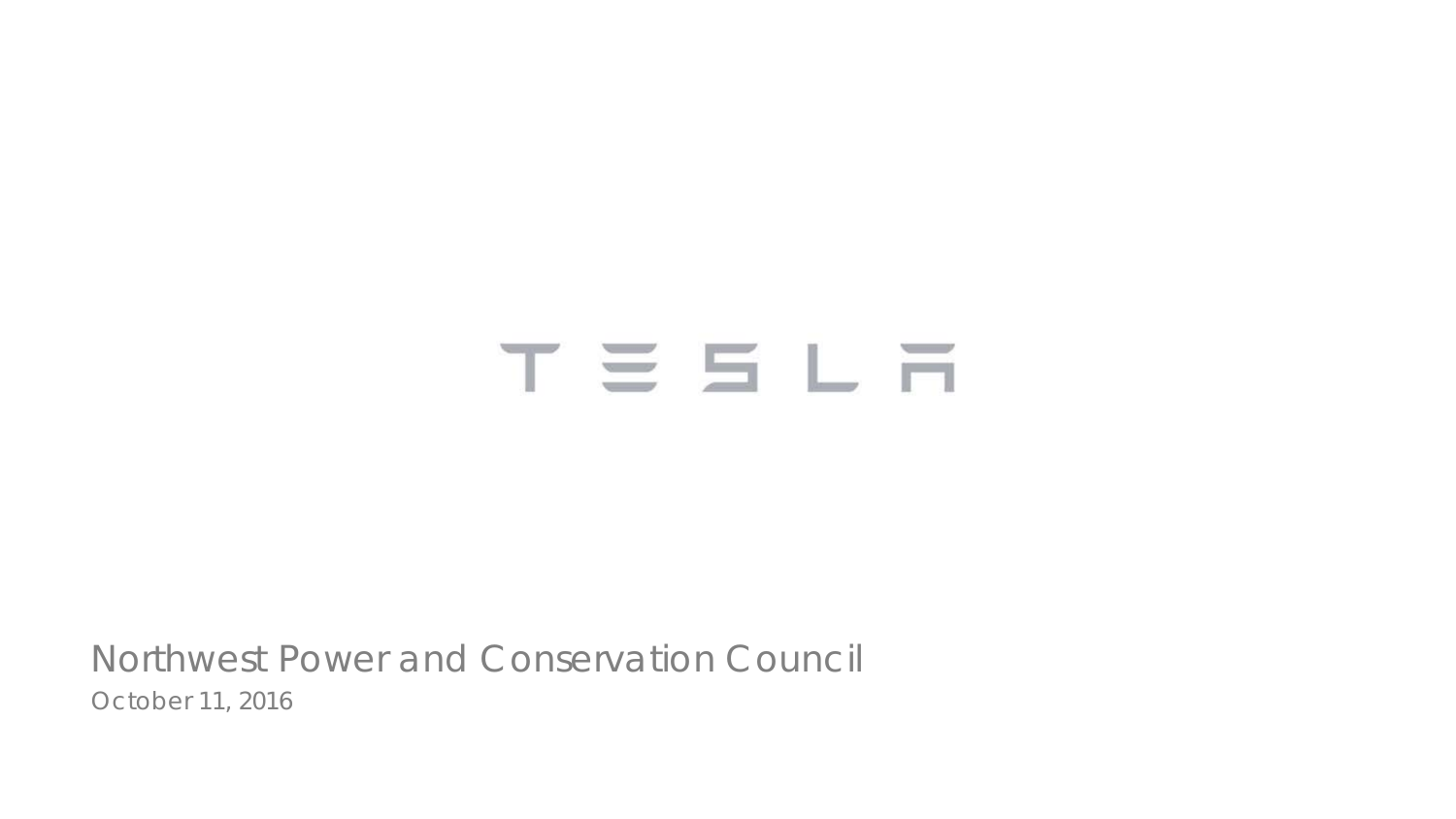#### TESLA'S AUTOMOTIVE PRODUCTS

Affordability Affordability







**2017 - Model 3**  *Mass market vehicle production Starting Price: \$35,000*

**2008 - Roadster** *2,600 vehicles produced Starting Price: \$128,000*

Volume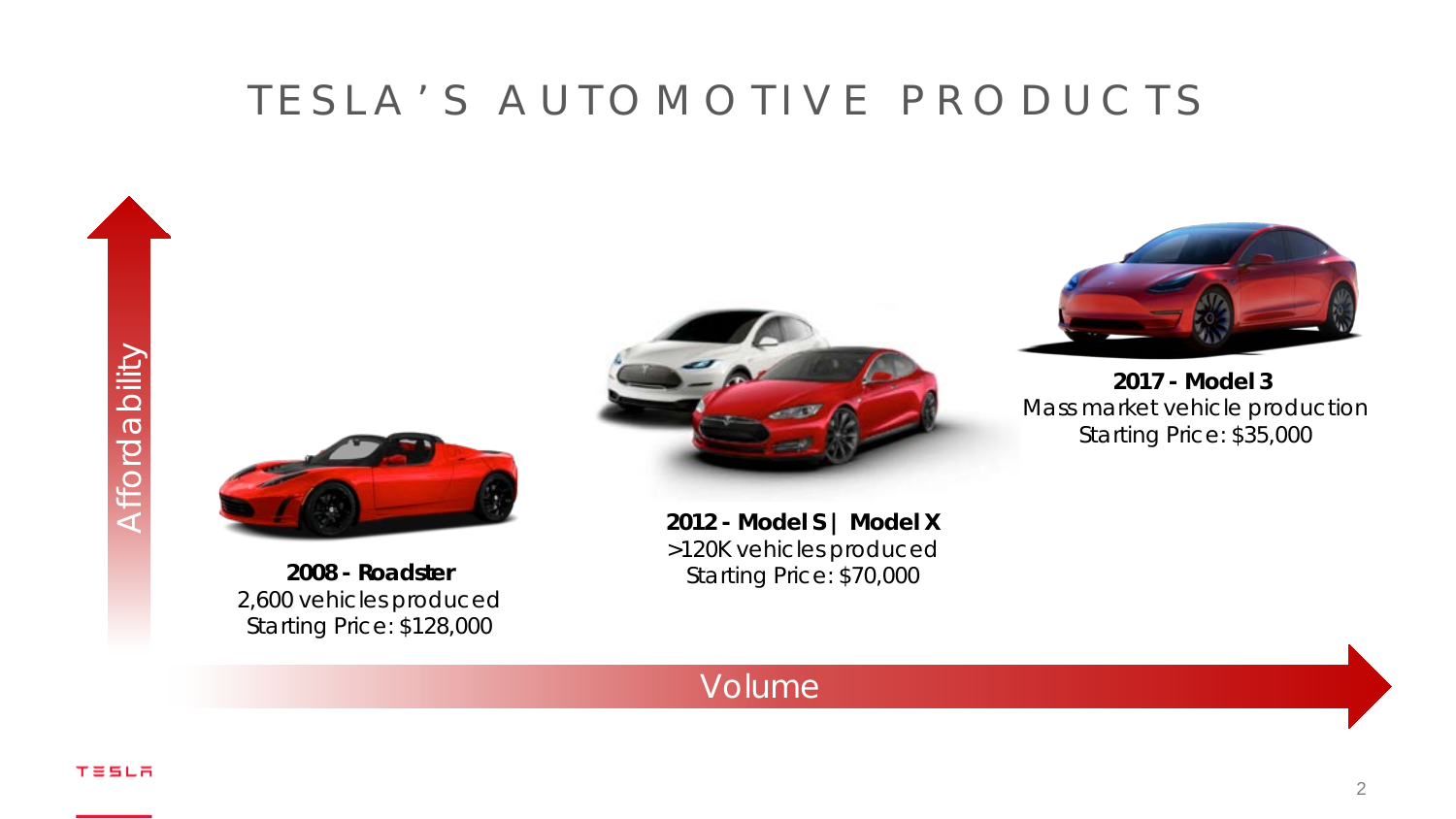#### TESLA'S ENERGY PRODUCTS

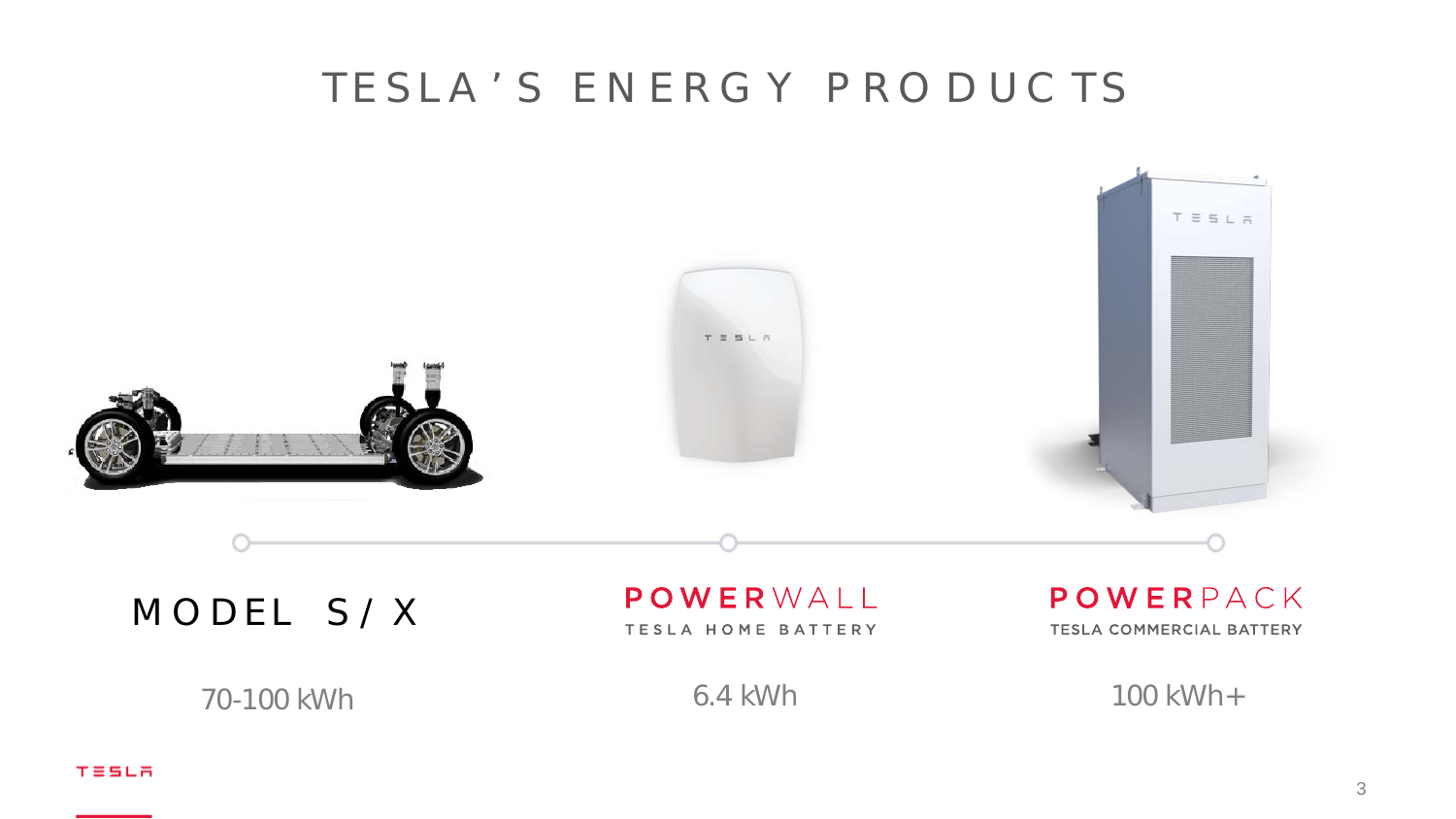# STORAGE SERVICES BY GRID LOCATION

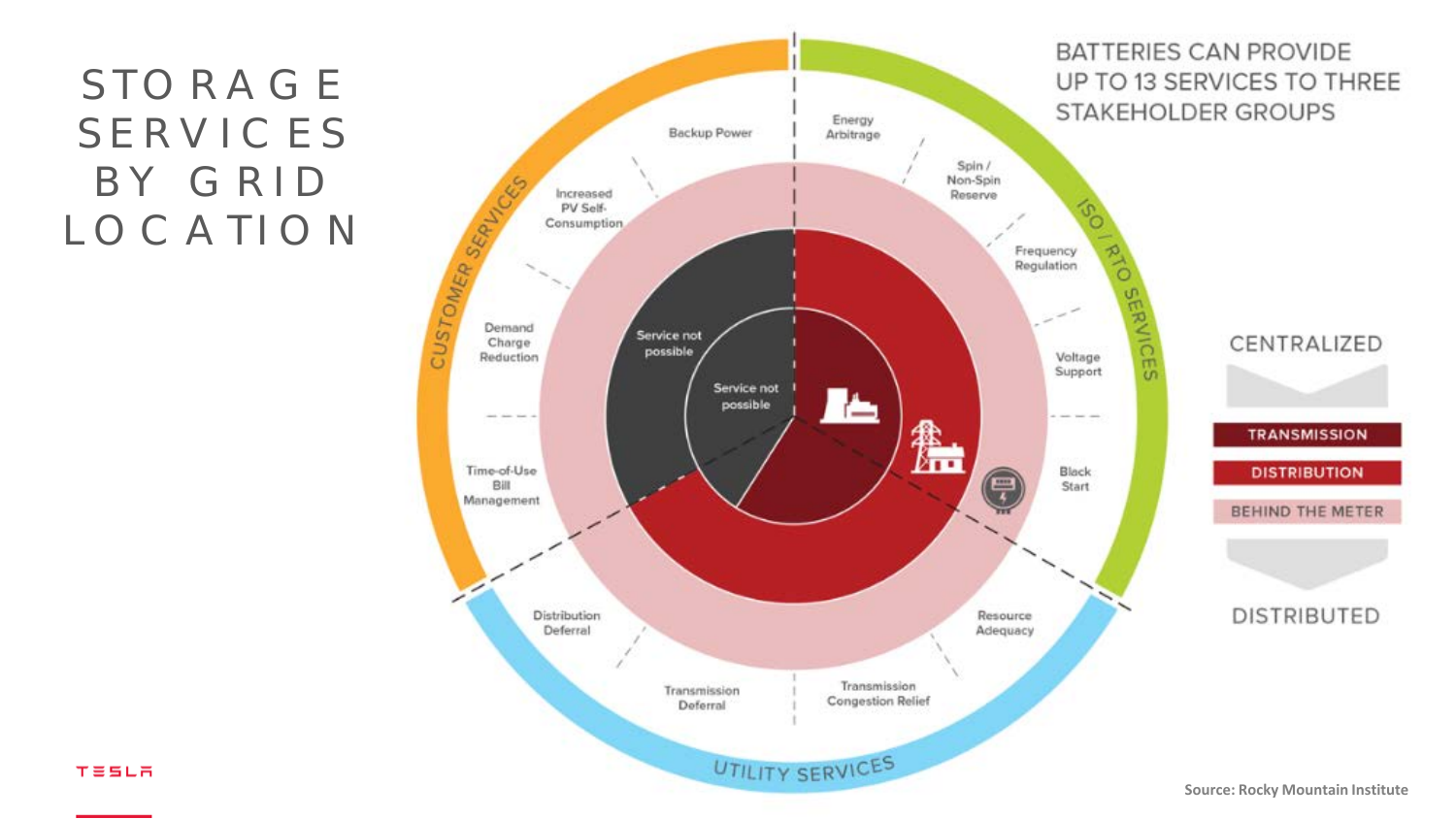# RESIDENTIAL STORAGE

 $\mathbf{u}$ 

#### 3.3 kW / 6.4 kWh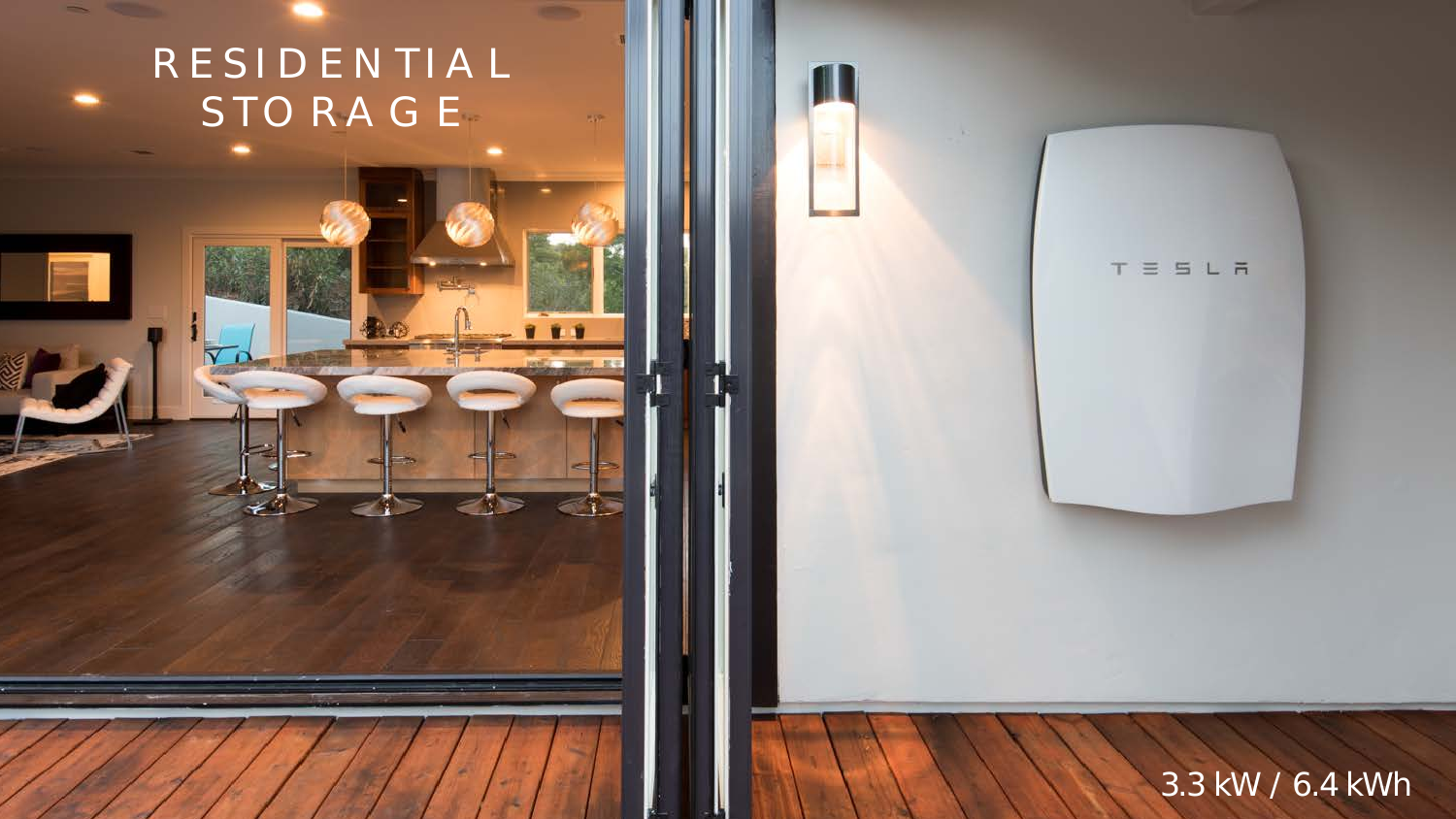# COMMERCIAL BUILDING ENERGY STORAGE

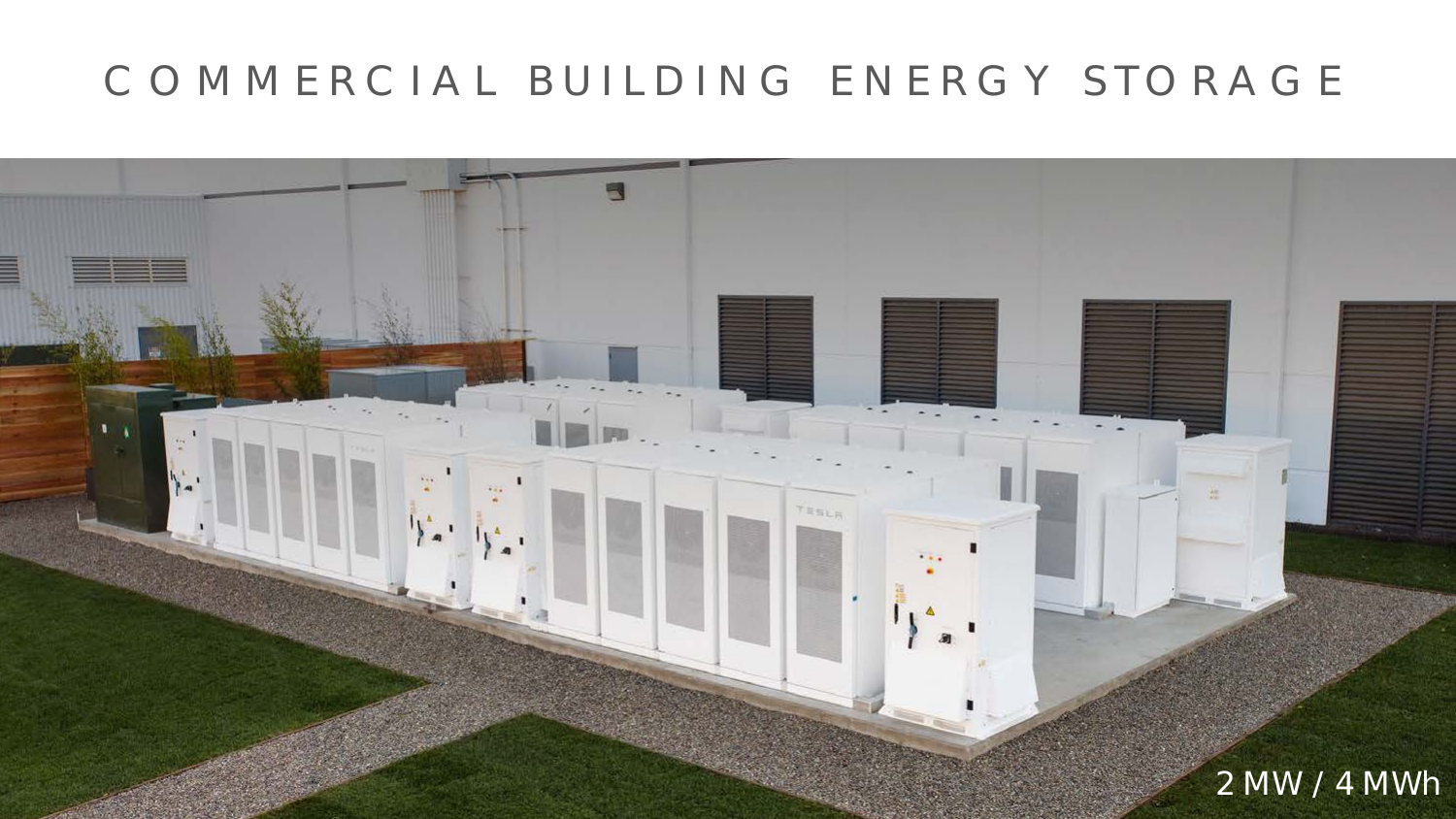# UTILITY SCALE ENERGY STORAGE

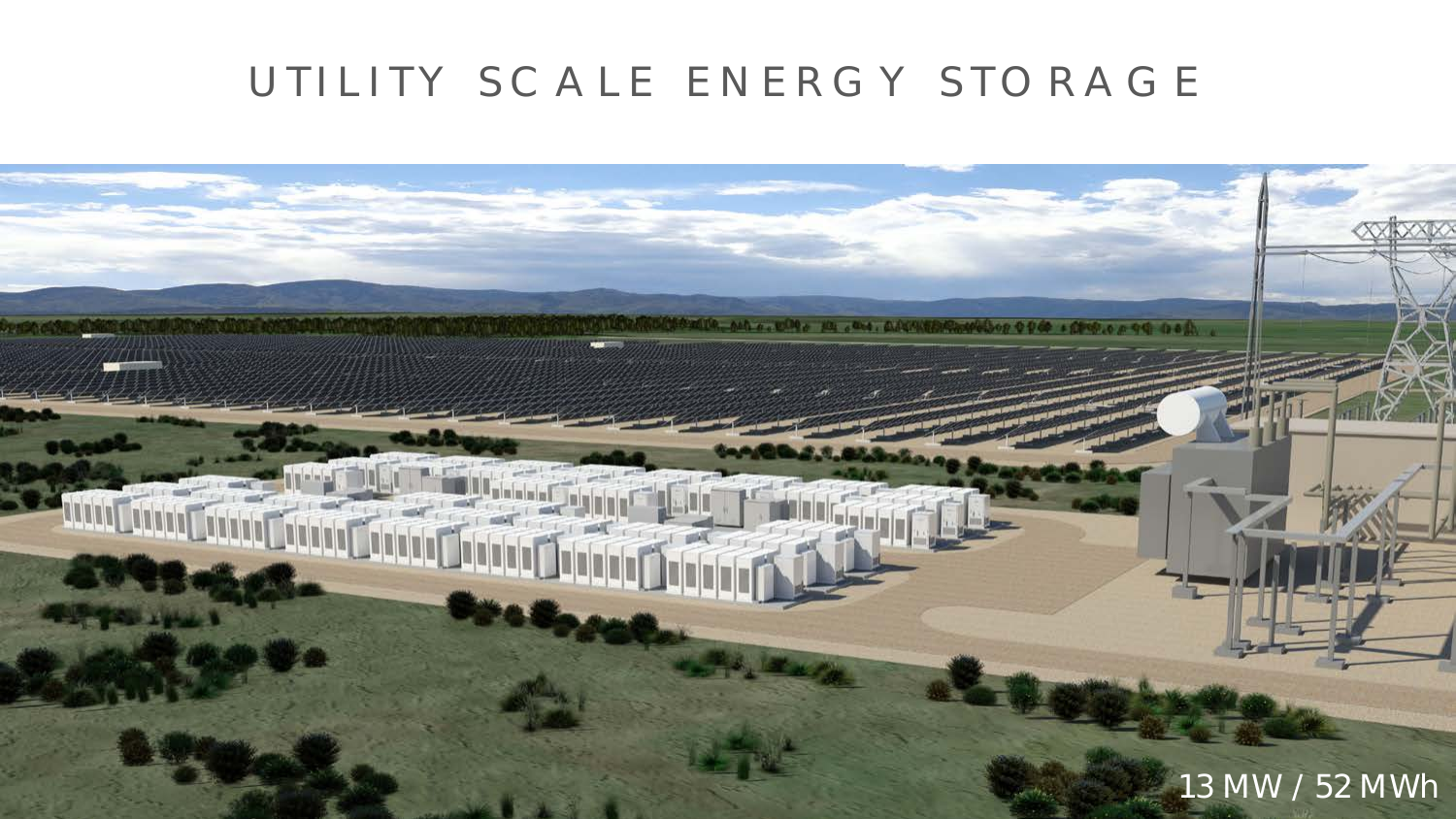# WHY ENERGY STORAGE NOW?

Improvements in Technology Have Made Storage Competitive

- 1. Increase in battery cell density (i.e. the amount of energy a battery can hold)
- 2. Increase in scale and efficiencies due to battery use in vehicles

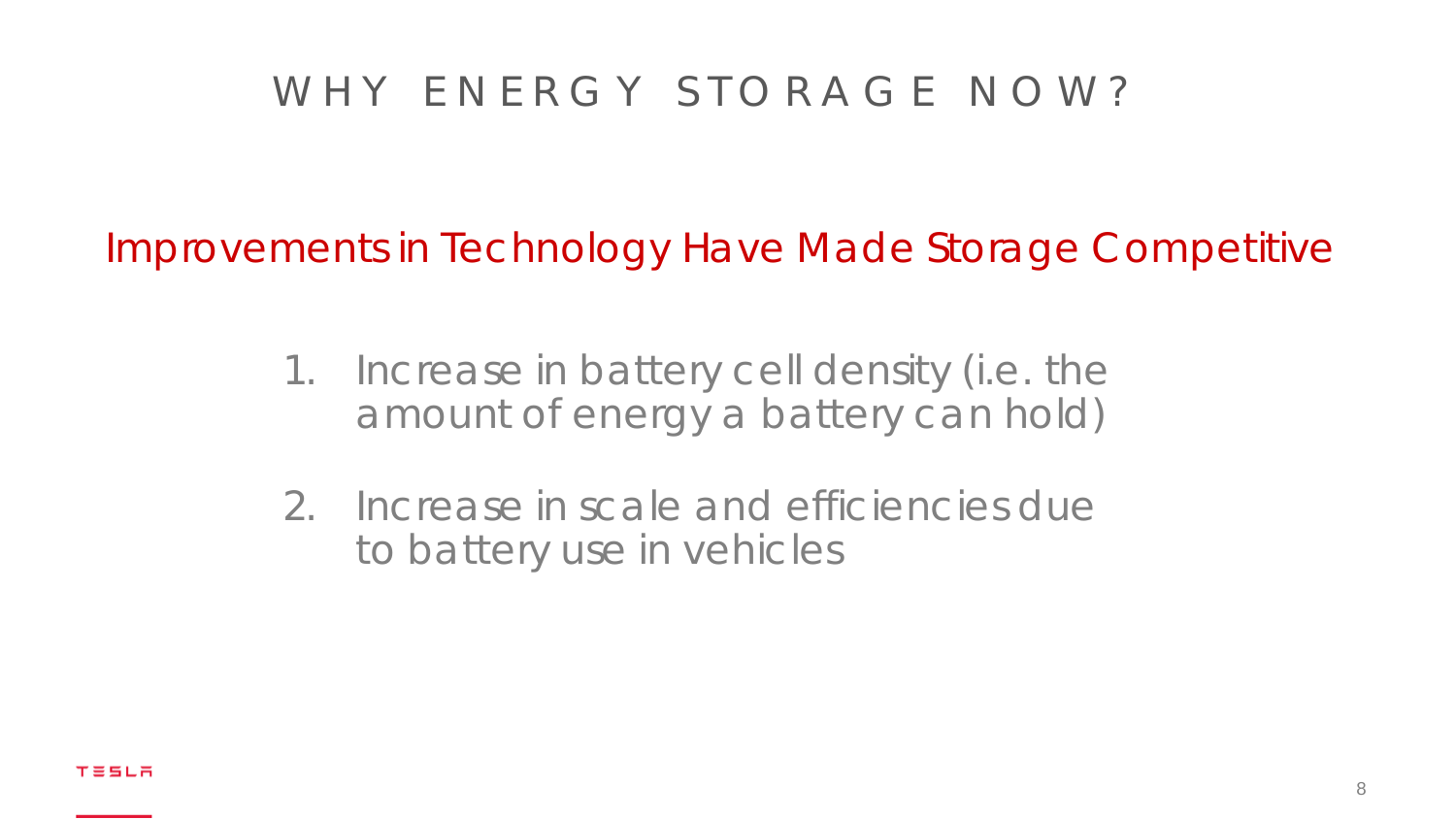#### BATTERY CELL ENERGY DENSITY TREND

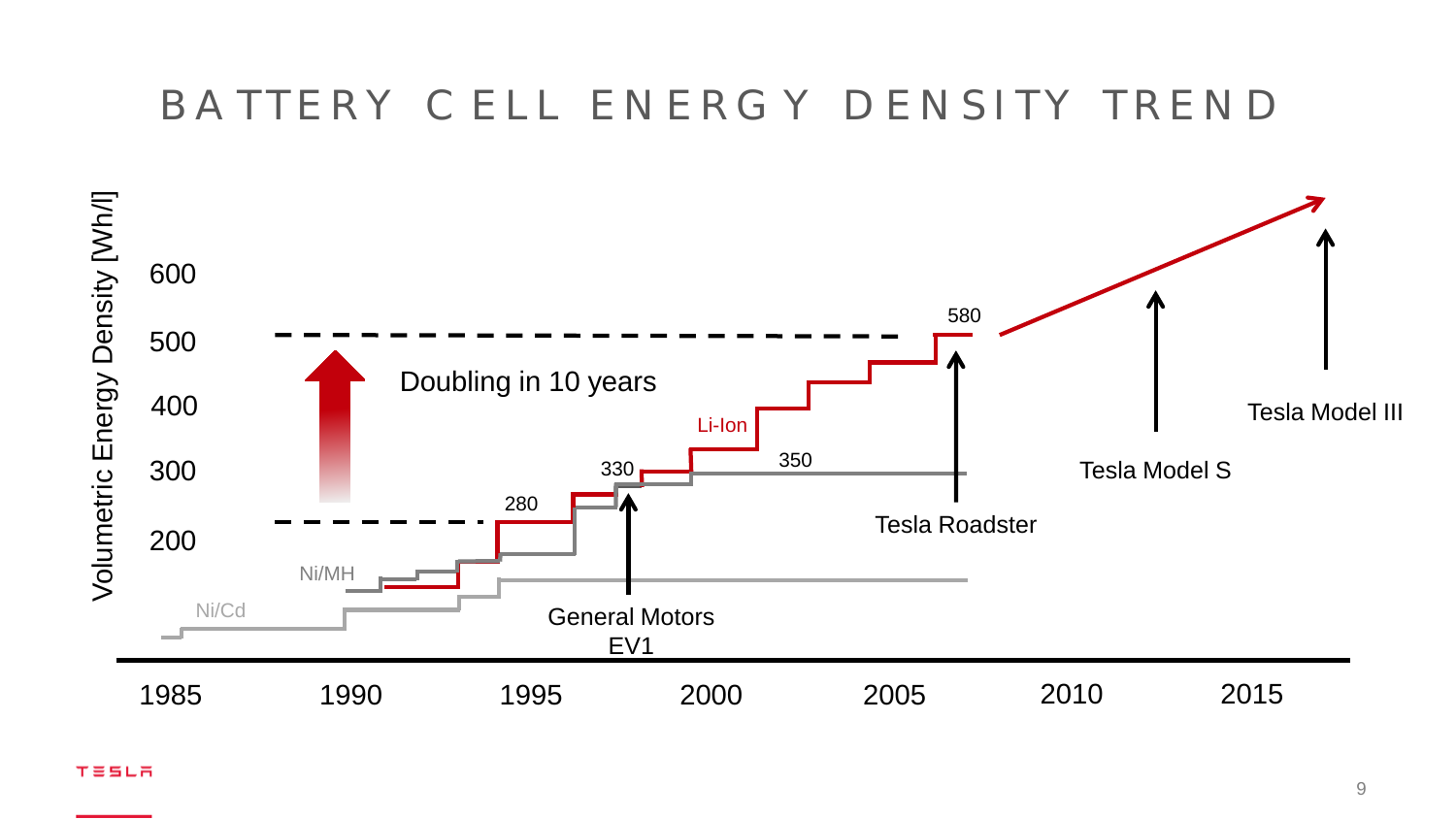#### GLOBAL BATTERY CELL MARKET

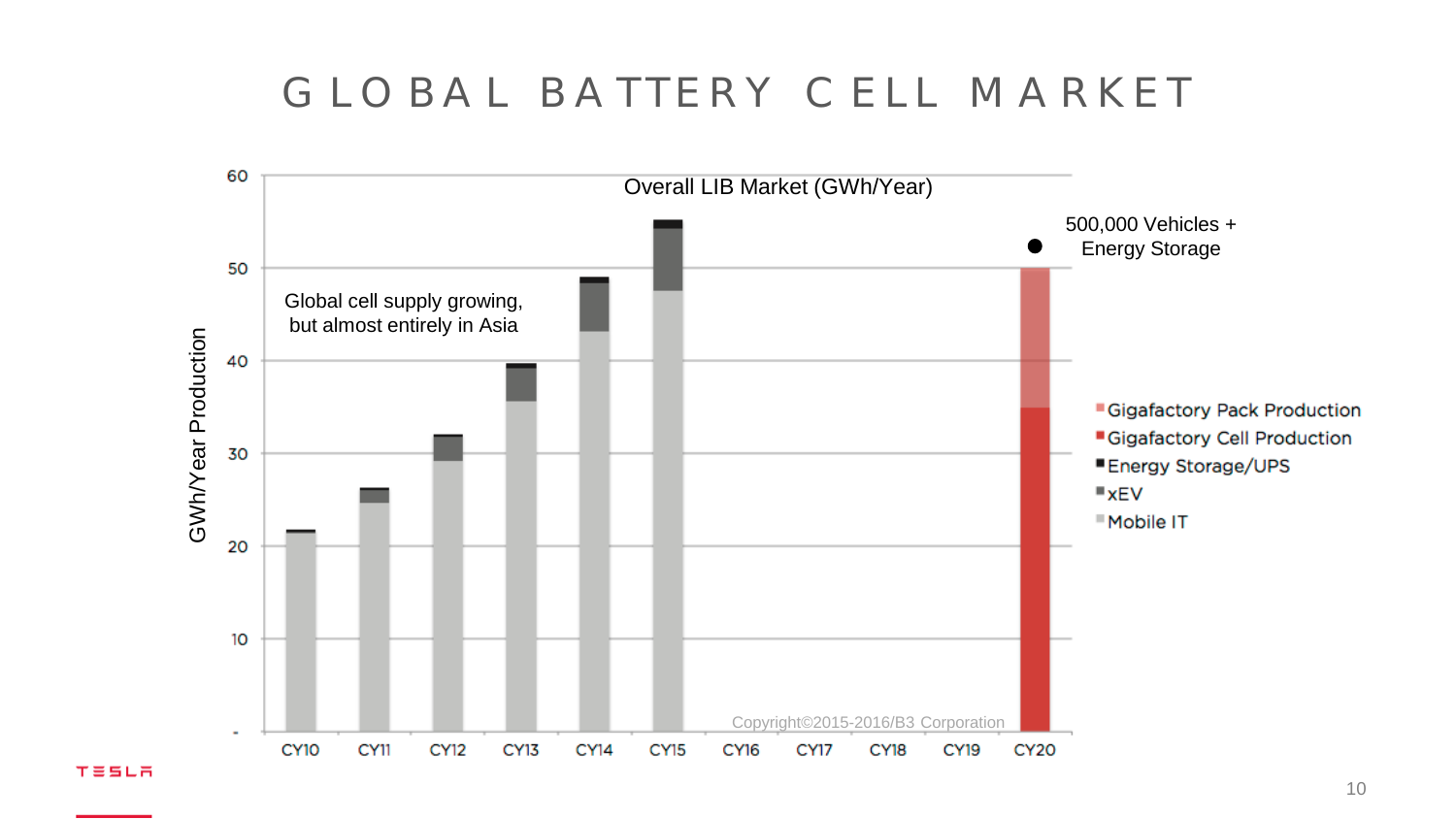#### BARRIERS TO STORAGE DEPLOYMENT

Grid processes and tariffs must be updated to accommodate energy storage on the grid

Planning (generation, transmission, & distribution)

Valuation

Procurement

**Operations** 

Rate design

Interconnection